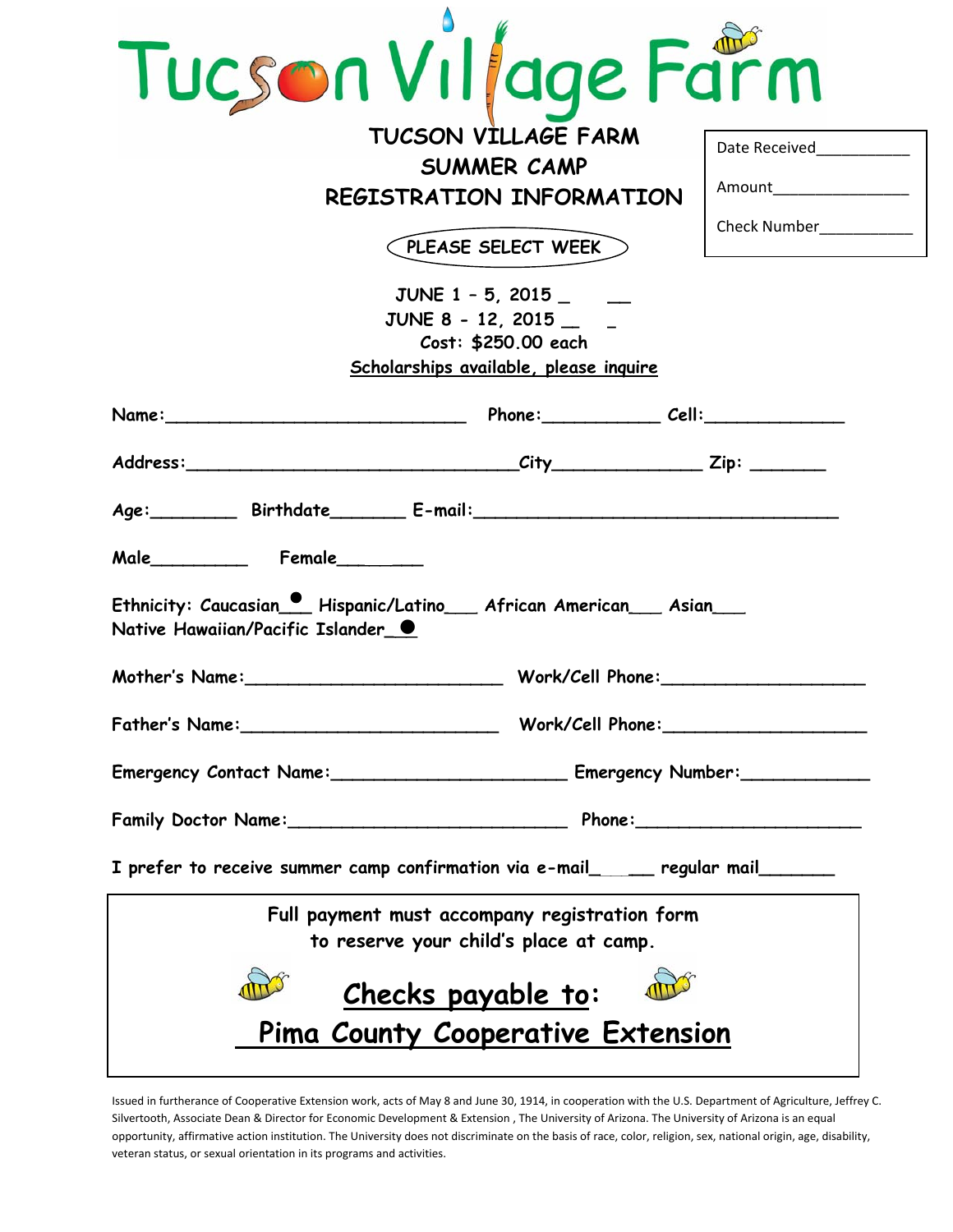



# OF ARIZONA **CONSUMERTY CONSUMING A SERVICE AREA CONSUMING A 4-H YOUTH DEVELOPMENT**

PARENTAL/GUARDIAN CONSENT & RELEASE OF MEDICAL INFORMATION

|                                                                  |                                                                         |         | Do you have a disability for which you seek an accommodation? If so, please list your needs:                                   |               |                                                                                                                                                                                 |  |  |
|------------------------------------------------------------------|-------------------------------------------------------------------------|---------|--------------------------------------------------------------------------------------------------------------------------------|---------------|---------------------------------------------------------------------------------------------------------------------------------------------------------------------------------|--|--|
| <b>Emergency Medical Information:</b><br>For treatment purposes: |                                                                         |         |                                                                                                                                |               |                                                                                                                                                                                 |  |  |
| Name of Physician / Licensed Medical Practitioner                |                                                                         |         |                                                                                                                                | Phone Number  |                                                                                                                                                                                 |  |  |
| Insurance Company                                                |                                                                         |         |                                                                                                                                | Policy Number |                                                                                                                                                                                 |  |  |
| <b>List Prescribed Medication</b>                                |                                                                         |         |                                                                                                                                |               |                                                                                                                                                                                 |  |  |
|                                                                  |                                                                         |         | List approved "Non-Prescription" Medications your child may be given (aspirin, ibuprofen, cold remedies, etc)                  |               |                                                                                                                                                                                 |  |  |
|                                                                  | List activities prohibited due to medical conditions                    |         |                                                                                                                                |               |                                                                                                                                                                                 |  |  |
| List allergies (food, drug, plant, insect, etc.)                 |                                                                         |         |                                                                                                                                |               |                                                                                                                                                                                 |  |  |
|                                                                  |                                                                         |         | Immunization dates (Month/Year): Tetanus: Measles: Measles: Mumps: Mumps:                                                      |               |                                                                                                                                                                                 |  |  |
| <b>Emergency Contact:</b>                                        |                                                                         |         |                                                                                                                                |               |                                                                                                                                                                                 |  |  |
| Name                                                             |                                                                         | Address |                                                                                                                                |               | Phone Number                                                                                                                                                                    |  |  |
| <b>Participant Consent (Adult Only)</b>                          |                                                                         |         | which may be required during this time. I understand this authorization may also extend to travel time, to and from the event. |               | $date(s)$ ___________________.<br>In the event of an emergency, I authorize the 4-H Youth Development Representative to arrange for necessary and appropriate medical treatment |  |  |
|                                                                  | Parental / Guardian Consent (Youth under 18 years old only)             |         |                                                                                                                                |               |                                                                                                                                                                                 |  |  |
|                                                                  | appropriate medical treatment which may be required during our absence. |         |                                                                                                                                |               | representative. In the event of an emergency, I authorize the 4-H Youth Development Representative / chaperone to arrange for necessary and                                     |  |  |
| Date:                                                            |                                                                         |         |                                                                                                                                |               |                                                                                                                                                                                 |  |  |

Issued in furtherance of Cooperative Extension work, acts of May 8 and June 30, 1914, in cooperation with the U.S. Department of Agriculture, Jeffrey C. Silvertooth, Associate Dean & Director, Economic Development & Extension, College of Agriculture and Life Sciences, The University of Arizona.

The University of Arizona is an equal opportunity, affirmative action institution. The University does not discriminate on the basis of race, color, religion, sex, national origin, age, disability, veteran status, or sexual orientation in its programs and activities.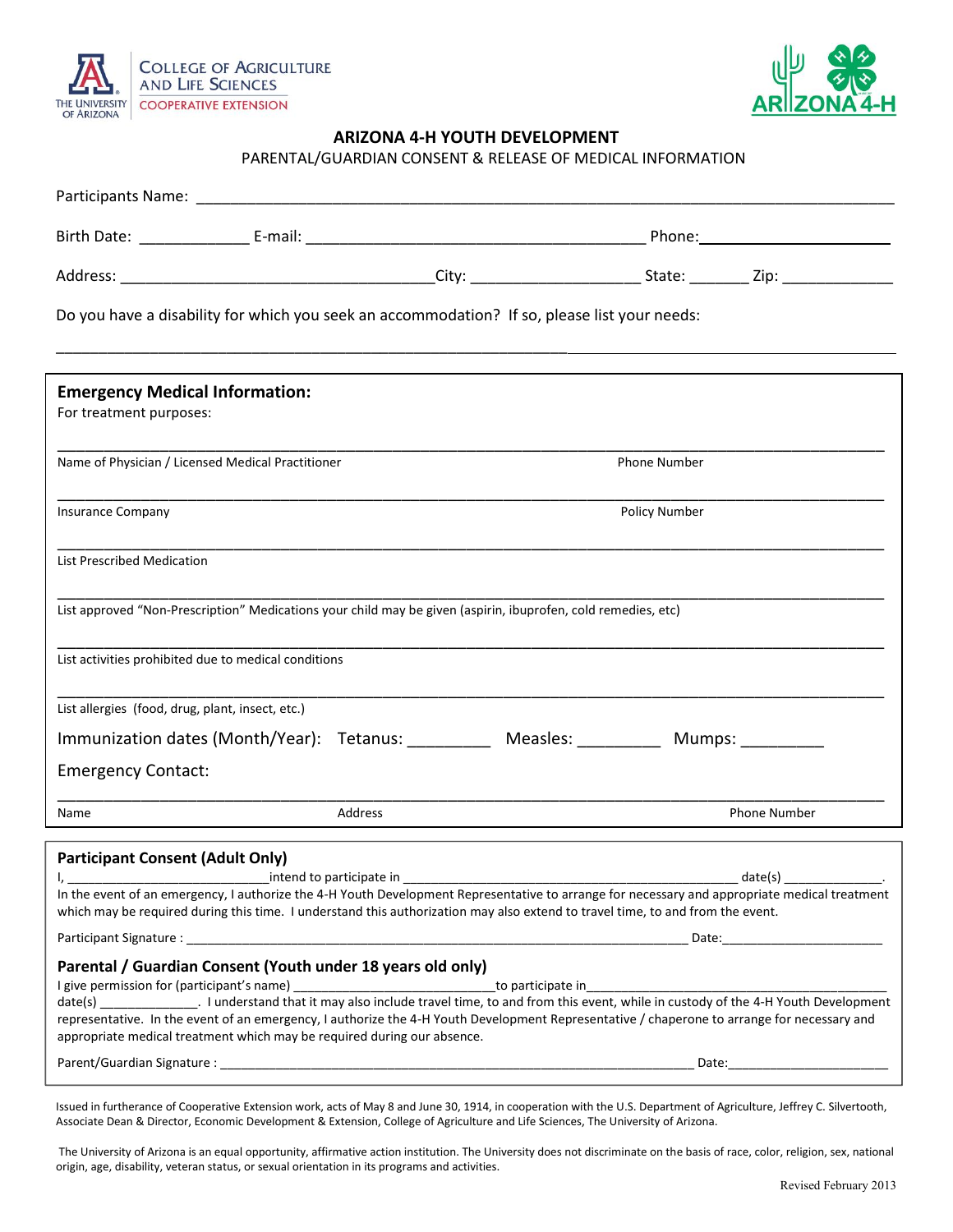



# **ARIZONA Arizona Arizona 4-H Youth Development Youth CODE OF CONDUCT**

The University of Arizona Cooperative Extension's 4-H program is committed to providing a safe, fun, and healthy learning environment for youth and adults involved in activities and events sponsored by Arizona 4-H. The personal behavior of each participant is important to the success of all Arizona 4-H events. Each participant must accept their responsibility to represent themselves, their club, their county, Arizona 4-H, and the University of Arizona Cooperative Extension with dignity and pride. Individual behavior shall reflect a healthy respect for self and others in use of language and action. Group behavior shall include safe and appropriate use of public space in a manner respectful of all individuals, including participants and sponsoring organizations or entities. **Participation in 4ͲH activities is a** privilege, not a right. Participation may be terminated at the discretion of authorized 4-H officials pursuant to rules **and regulations established by 4ͲH.**

### **All youth participants agree to:**

- 1. Work cooperatively with other 4-H participants, youth, volunteer leaders, families, Cooperative Extension faculty and staff, and others in a courteous, respectful manner.
- 2. Obey the local laws as well as the laws of the state and federal government.
- 3. The use of any tobacco, alcohol, and illegal drugs/substances at all 4-H events is prohibited.
- 4. Use of firearms is prohibited, except when part of an approved shooting sports educational program.
- 5. Present yourself as an appropriate model in dress, manners, conduct, appearance, and actions during all 4-H events.
- 6. Use, respect and care for all property used. Charges will be assessed for any misuse or damage.
- 7. Attend planned events as may be required.
- 8. Know and follow established rules and expected behaviors for all programs and activities in which I participate.
- 9. Use appropriate language at all times. Abusive or profane language is prohibited.
- 10. Never resort to the use or threat of physical or emotional violence.
- 11. Represent the Arizona 4-H Youth Development program with pride and dignity.

### YOUTH PARTICIPANT AGREEMENT: Print Name

I have read the Arizona 4-H Youth Development CODE OF CONDUCT and agree to abide by these expectations.

Participant's Signature Date:

 $\overline{a}$ 

#### **PARENT/GUARDIAN'S AGREEMENT:**

I have read the Arizona 4-H Youth Development CODE OF CONDUCT and will support those in charge as they perform their responsibilities to see that appropriate behavior is maintained.

Parent/Guardian's Signature Date:

Issued in furtherance of Cooperative Extension work, acts of May 8 and June 30, 1914, in cooperation with the U.S. Department of Agriculture, Jeffrey C. Silvertooth, Associate Dean & Director, Economic Development & Extension, College of Agriculture and Life Sciences, The University of Arizona.

The University of Arizona is an equal opportunity, affirmative action institution. The University does not discriminate on the basis of race, color, religion, sex, national origin, age, disability, veteran status, or sexual orientation in its programs and activities.